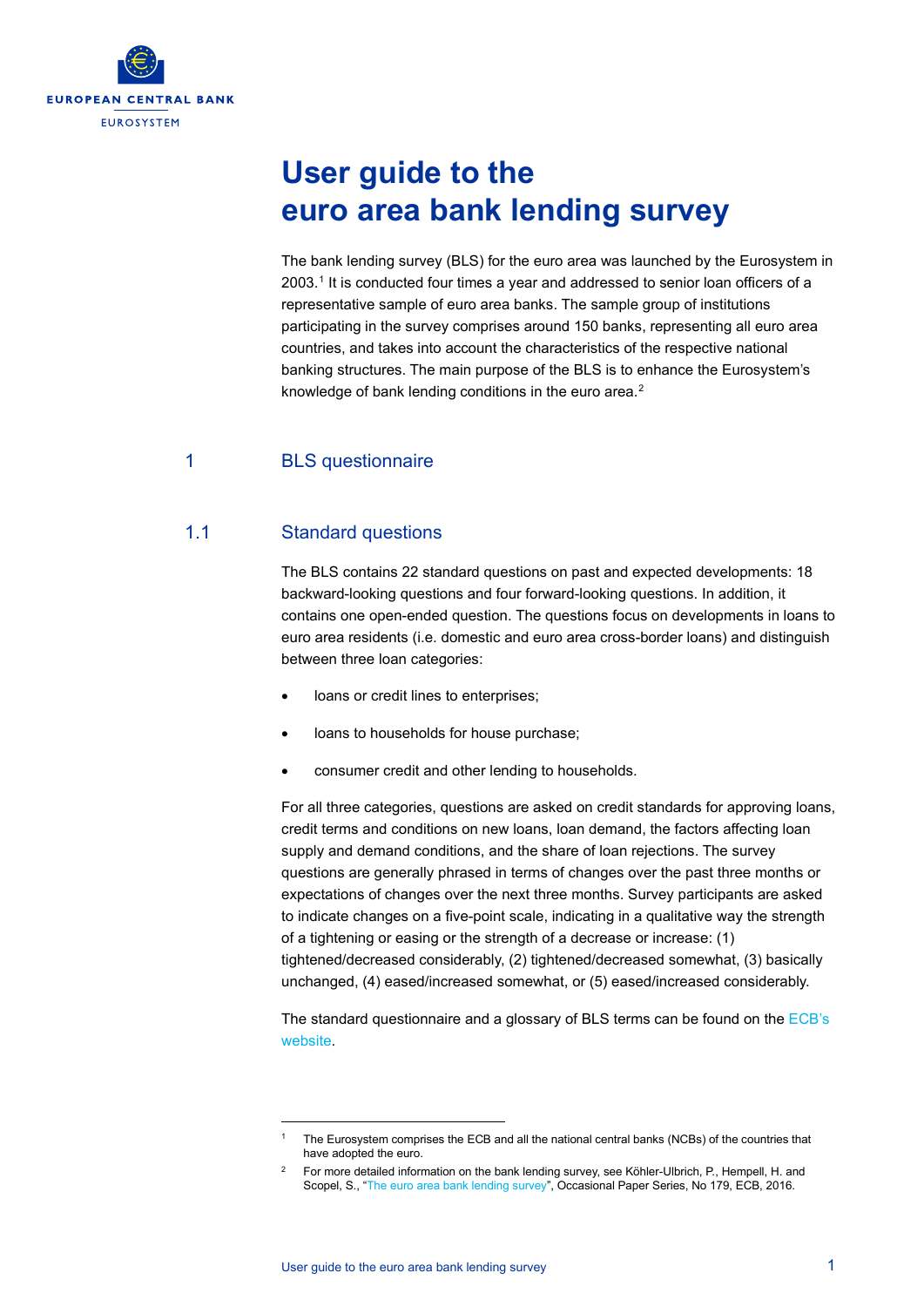#### 1.2 Ad hoc questions

In addition to the standard questions, the BLS questionnaire may contain ad hoc questions on specific topics of interest. The ad hoc questions for the respective survey round are available in the Annex to the online BLS report (see Section 4). Compared with the standard questions, the ad hoc questions tend to refer to changes over a longer period of time (e.g. over the past and next six months).

#### 2 Aggregation of banks' replies to national and euro area BLS results

The results of the individual banks participating in the BLS sample are aggregated in two steps to form the euro area results. In the first step, individual bank results are aggregated to national results for the euro area countries, and in the second step, the national BLS results are aggregated to euro area BLS results.

In the first step, banks' replies are aggregated to **national BLS results** for all countries by applying an equal weight to the sample banks. To ensure good representation of national bank lending markets, the selected sample banks are either of similar size or their lending behaviour is typical for a larger group of banks. For two countries (Malta and Slovakia), national results are additionally aggregated by applying a weighting scheme based on the amounts outstanding of loans to nonfinancial corporations and households of the individual banks in the respective national samples.

In the second step, since the number of banks in the national samples differs considerably and does not always reflect the respective share in lending to euro area non-financial corporations and households, the unweighted national survey results of all countries are aggregated to **euro area BLS results** by applying a weighting scheme based on the national shares in the amounts outstanding of loans to euro area non-financial corporations and households.

#### 3 BLS indicators

The analysis of the aggregate BLS results focuses on the "**net percentage**", which is the difference between the share of banks reporting that credit standards applied to loan approval have been tightened and the share of banks reporting that they have been eased. For all questions, the net percentage is determined based on all participating banks that have business in or exposure to the respective loan categories (i.e. they are included in the denominator when calculating the net percentage). This means that banks that are specialised in certain loan categories (e.g. they only grant loans to enterprises) are only considered in the aggregation for these categories. All other participating banks are included in the aggregation of all questions, even if a bank replies that a question is "not applicable" ("N/A"). This harmonised aggregation method was introduced by the Eurosystem in the April 2018 BLS. It has been applied to all euro area and national BLS results in the current BLS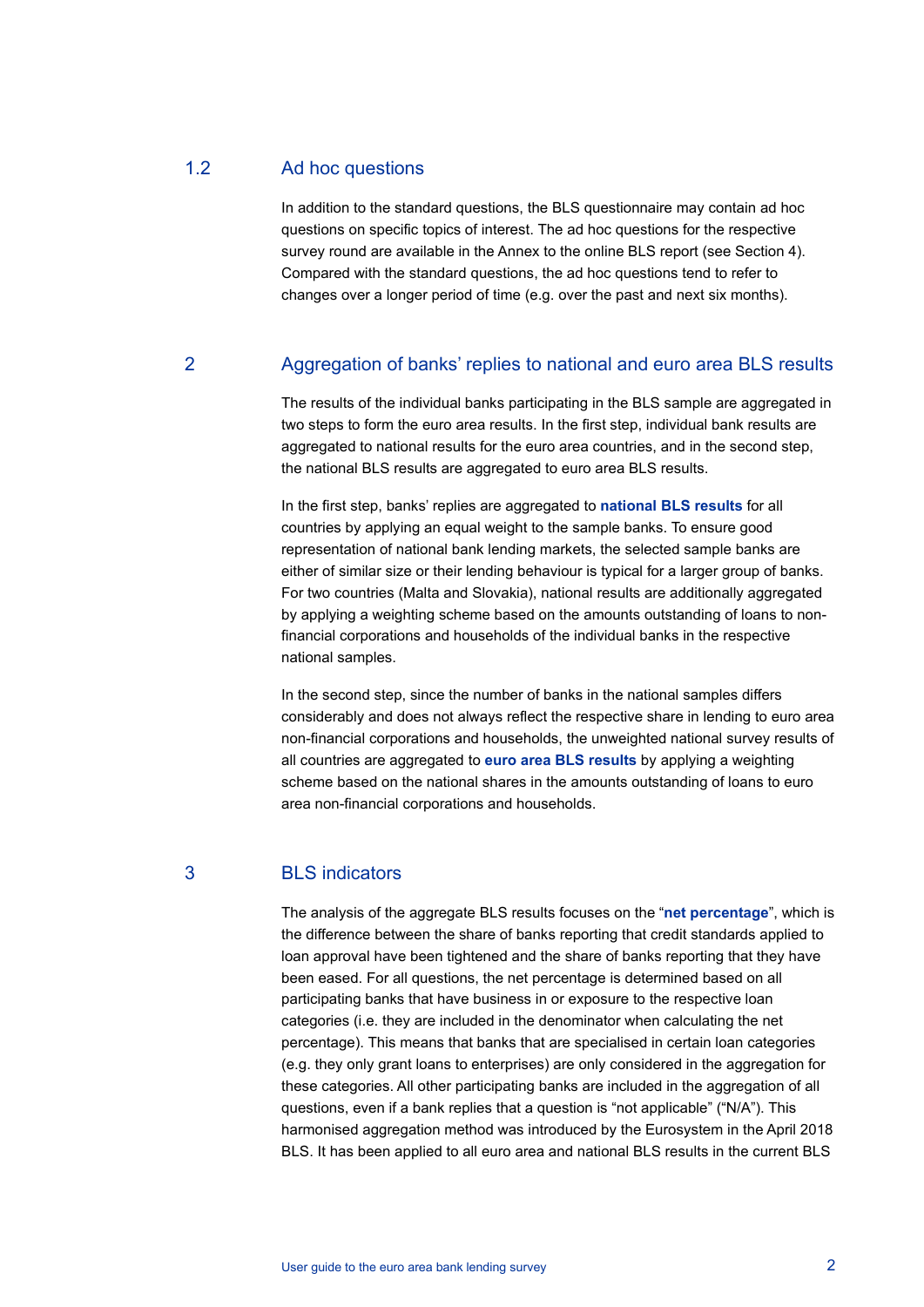questionnaire, including backdata.[3](#page-2-0) For the standard BLS questions this has led to small revisions overall, whereas there have been larger revisions for some ad hoc questions, owing to a higher number of "not applicable" replies by banks.

A positive net percentage indicates that a larger proportion of banks has tightened credit standards ("net tightening") over the past three months, whereas a negative net percentage indicates that a larger proportion of banks has eased credit standards ("net easing"). Likewise, the term "net demand" refers to the difference between the share of banks reporting an increase in loan demand (i.e. in bank loan financing needs) over the past three months and the share of banks reporting a decline. Net demand will therefore be positive if a larger proportion of banks has reported an increase in loan demand, whereas negative net demand indicates that a larger proportion of banks has reported a decline in loan demand.

In addition to the "net percentage" indicator, the ECB also publishes an alternative measure of banks' responses to questions related to changes in credit standards and net demand. This measure is the weighted difference ("**diffusion index**") between the share of banks reporting that credit standards have been tightened and the share of banks reporting that they have been eased. Likewise, regarding the demand for loans, the diffusion index refers to the weighted difference between the share of banks reporting an increase in loan demand and the share of banks reporting a decline. The diffusion index is constructed in the following way: lenders who have answered "considerably" are given a weight twice as high (score of 1) as lenders having answered "somewhat" (score of 0.5). The interpretation of the diffusion indices follows the same logic as the interpretation of net percentages.

### 4 BLS report

The responses to the standard and ad hoc questions in the BLS questionnaire are analysed in the online BLS report, which is published four times a year (usually in January, April, July and October) on the **BLS** webpage. The report provides an overview of the development of bank lending conditions in the euro area and in the four largest euro area countries (Germany, Spain, France and Italy) based on the standard and ad hoc questions for the respective survey round.<sup>[4](#page-2-1)</sup>

In the assessment of survey balances for the euro area, net percentages between -1 and +1 are generally referred to as "broadly unchanged". For the country results, net percentage changes are reported in the online report in a factual manner, as different sample sizes across countries imply that answers of a single bank have a different impact on the magnitude of the net percentage changes.

The report also provides detailed tables on the euro area results for each question (see Annex 1 for the standard questions and Annex 2 for the ad hoc questions).

<span id="page-2-0"></span>The non-harmonised historical data are different from the harmonised data mainly because of a heterogeneous treatment of "N/A" replies and of specialised banks across questions and countries. Historical non-harmonised BLS data are published for discontinued BLS questions and ad hoc questions.

<span id="page-2-1"></span>Results for the ad hoc questions are reported only for the euro area for confidentiality reasons.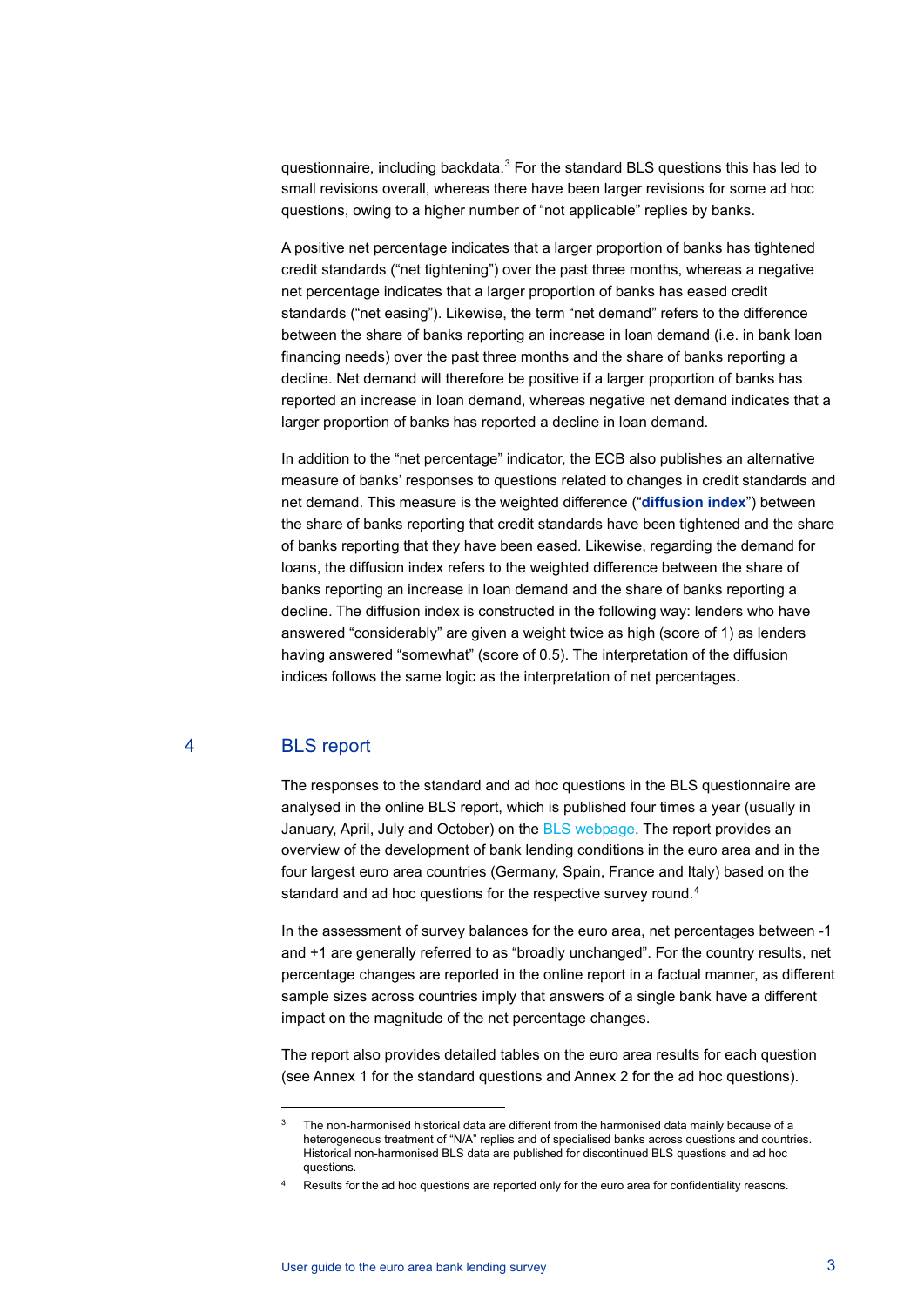In addition to the ECB publication, some national central banks (NCBs) publish their own national survey results. Links to the national BLS results, as published by the respective NCBs, can be found on the ECB's [website.](http://www.ecb.europa.eu/stats/ecb_surveys/bank_lending_survey/html/index.en.html)

#### 5 BLS data in the Statistical Data Warehouse

**BLS time series data** are available on the ECB's website via the ECB's [Statistical](http://sdw.ecb.europa.eu/browse.do?node=9691151)  [Data Warehouse](http://sdw.ecb.europa.eu/browse.do?node=9691151) (SDW).

BLS data are structured in the SDW according to categories: "supply" and "demand" questions for the three loan categories covered by the BLS; and the category "ad hoc" questions, which is divided further into the specific ad hoc questions.

The data are included in the SDW at the same time as the BLS report is published on the ECB's website.

Please see the [BLS release calendar](https://www.ecb.europa.eu/press/calendars/statscal/mfm/html/stpbls.en.html) for more details.

BLS data are included in the SDW for the euro area aggregate and for all euro area countries. For the euro area, detailed aggregate series are available for both the standard and ad hoc questions, while for the euro area countries net percentages and/or diffusion index results are available for the standard questions only. For most countries, the ECB publishes the unweighted national net percentages and diffusion indices underlying the euro area aggregation. For Malta and Slovakia, the ECB publishes instead the weighted national net percentages and diffusion indices (see Section 2).

In addition, the historical BLS dataset containing data for discontinued BLS standard and ad hoc questions can also be found in the SDW.

#### 6 BLS series keys

BLS series keys are used to describe the underlying data in a compact way. Each dimension of a series key is separated by a dot "." in ECB series keys and has a specific meaning. For example, the series key shown below represents the net percentage change in credit standards (over the past three months) for the approval of loans to euro area enterprises:

BLS.Q.U2.ALL.O.E.Z.B3.ST.S.WFNET

The detailed **coding structure** for the BLS series keys can be found in Tables 1 and 2 below and in the [SDW.](http://sdw.ecb.europa.eu/datastructure.do?datasetinstanceid=258)

The historical BLS dataset follows the same coding structure.

The **time period** of the quarterly results in the SDW refers to the publication date of the BLS, e.g. both backward-looking and forward-looking data for the January 2022 BLS are published in the SDW as "2022-Q1" data.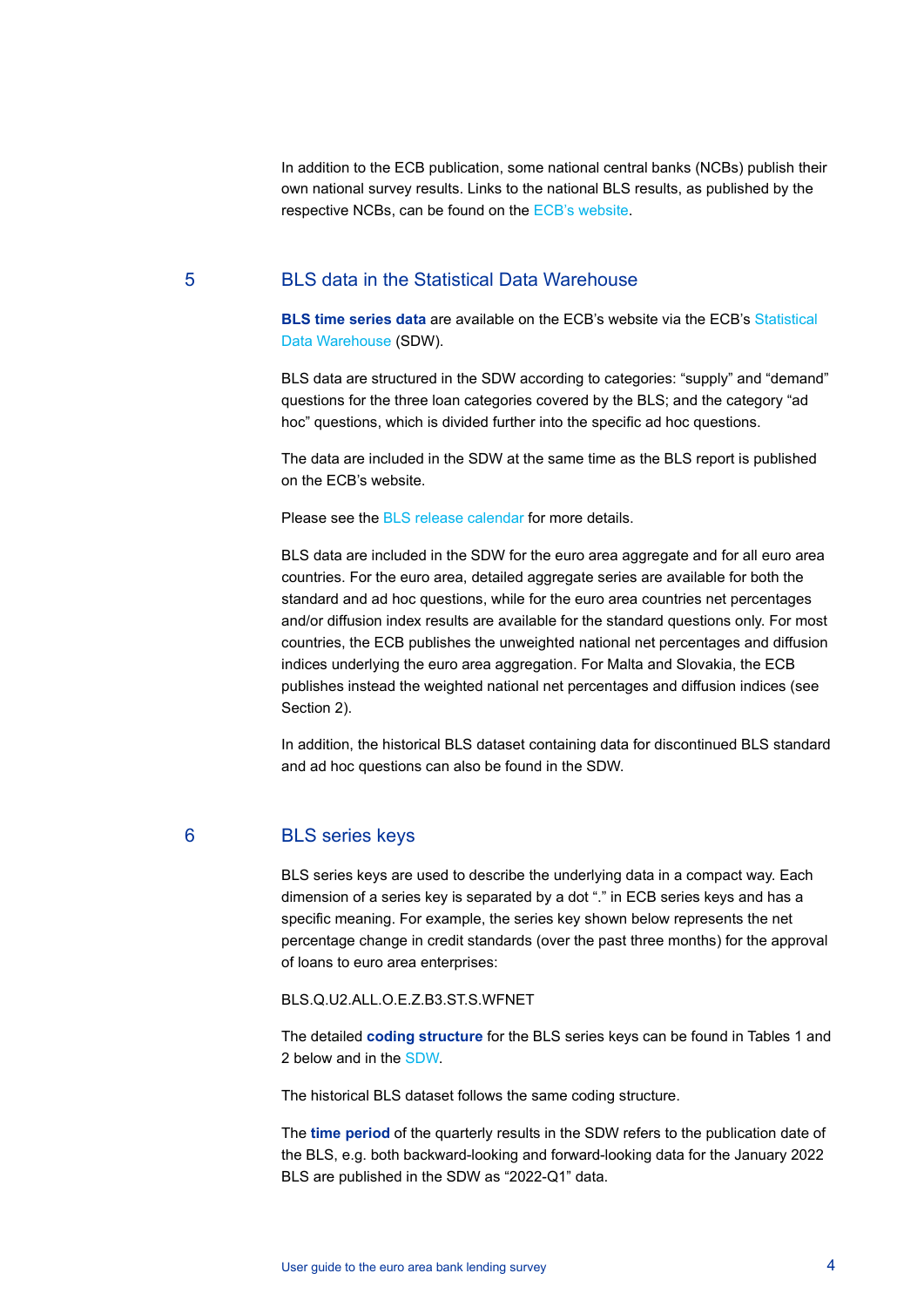Detailed BLS **metadata** information can be found in the [SDW.](http://sdw.ecb.europa.eu/browseExplanation.do?node=1537)

#### **Table 1**

Main BLS aggregation methods

| <b>Aggregation level</b>              | Net percentage | <b>Diffusion index</b> |
|---------------------------------------|----------------|------------------------|
| Euro area                             | <b>WFNET</b>   | <b>WDINX</b>           |
| <b>Country</b>                        | <b>FNET</b>    | <b>DINX</b>            |
| Country-weighted results <sup>5</sup> | <b>BFNET</b>   | <b>BDINX</b>           |

#### **Table 2**

Series codes of main euro area net percentage BLS series for standard questions

| <b>Series key</b>                  | <b>Short description</b>                                                                                        |
|------------------------------------|-----------------------------------------------------------------------------------------------------------------|
| BLS.Q.U2.ALL.O.E.Z.B3.ST.S.WFNET   | Change in credit standards for loans to enterprises (past 3 months)                                             |
| BLS.Q.U2.ALL.SME.E.Z.B3.ST.S.WFNET | Change in credit standards for loans to small and medium-sized enterprises<br>(SMEs) (past 3 months)            |
| BLS.Q.U2.ALL.LE.E.Z.B3.ST.S.WFNET  | Change in credit standards for loans to large enterprises (past 3 months)                                       |
| BLS.Q.U2.ALL.O.E.Z.B3.TC.S.WFNET   | Change in terms and conditions for new loans to enterprises (past 3 months)                                     |
| BLS.Q.U2.ALL.O.E.SME.B3.TC.S.WFNET | Change in terms and conditions for new loans to SMEs (past 3 months)                                            |
| BLS.Q.U2.ALL.O.E.LE.B3.TC.S.WFNET  | Change in terms and conditions for new loans to large enterprises (past 3<br>months)                            |
| BLS.Q.U2.ALL.O.E.Z.B3.RA.D.WFNET   | Change in the share of rejected applications for loans to enterprises (past 3<br>months)                        |
| BLS.Q.U2.ALL.O.E.Z.B3.ZZ.D.WFNET   | Change in demand for loans to enterprises (past 3 months)                                                       |
| BLS.Q.U2.ALL.SME.E.Z.B3.ZZ.D.WFNET | Change in demand for SME loans (past 3 months)                                                                  |
| BLS.Q.U2.ALL.LE.E.Z.B3.ZZ.D.WFNET  | Change in demand for loans to large enterprises (past 3 months)                                                 |
| BLS.Q.U2.ALL.Z.H.H.B3.ST.S.WFNET   | Change in credit standards for loans to households for house purchase (past 3<br>months)                        |
| BLS.Q.U2.ALL.Z.H.C.B3.ST.S. WFNET  | Change in credit standards for loans for consumer credit and other lending to<br>households (past 3 months)     |
| BLS.Q.U2.ALL.O.H.H.B3.TC.S.WFNET   | Change in terms and conditions for loans to households for house purchase (past<br>3 months)                    |
| BLS.Q.U2.ALL.O.H.C.B3.TC.S.WFNET   | Change in terms and conditions for loans for consumer credit and other lending<br>to households (past 3 months) |
| BLS.Q.U2.ALL.Z.H.H.B3.RA.D.WFNET   | Change in the share of rejected applications for loans to households for house<br>purchase (past 3 months)      |
| BLS.Q.U2.ALL.Z.H.C.B3.RA.D.WFNET   | Share of rejected applications for consumer credit and other lending to<br>households (past 3 months)           |
| BLS.Q.U2.ALL.Z.H.H.B3.ZZ.D.WFNET   | Change in demand for loans to households for house purchase (past 3 months)                                     |
| BLS.Q.U2.ALL.Z.H.C.B3.ZZ.D.WFNET   | Change in demand for consumer credit and other lending to households (past 3<br>months)                         |

These series keys can be entered in the SDW search field in order to obtain BLS time series data. You may replace any of the BLS series code dimensions with ".?." to obtain a larger selection of data (i.e. data for all euro area countries) instead of a specific series.

<span id="page-4-0"></span> $5$  For Malta and Slovakia, a weighting scheme is applied at the national level (see Section 2).